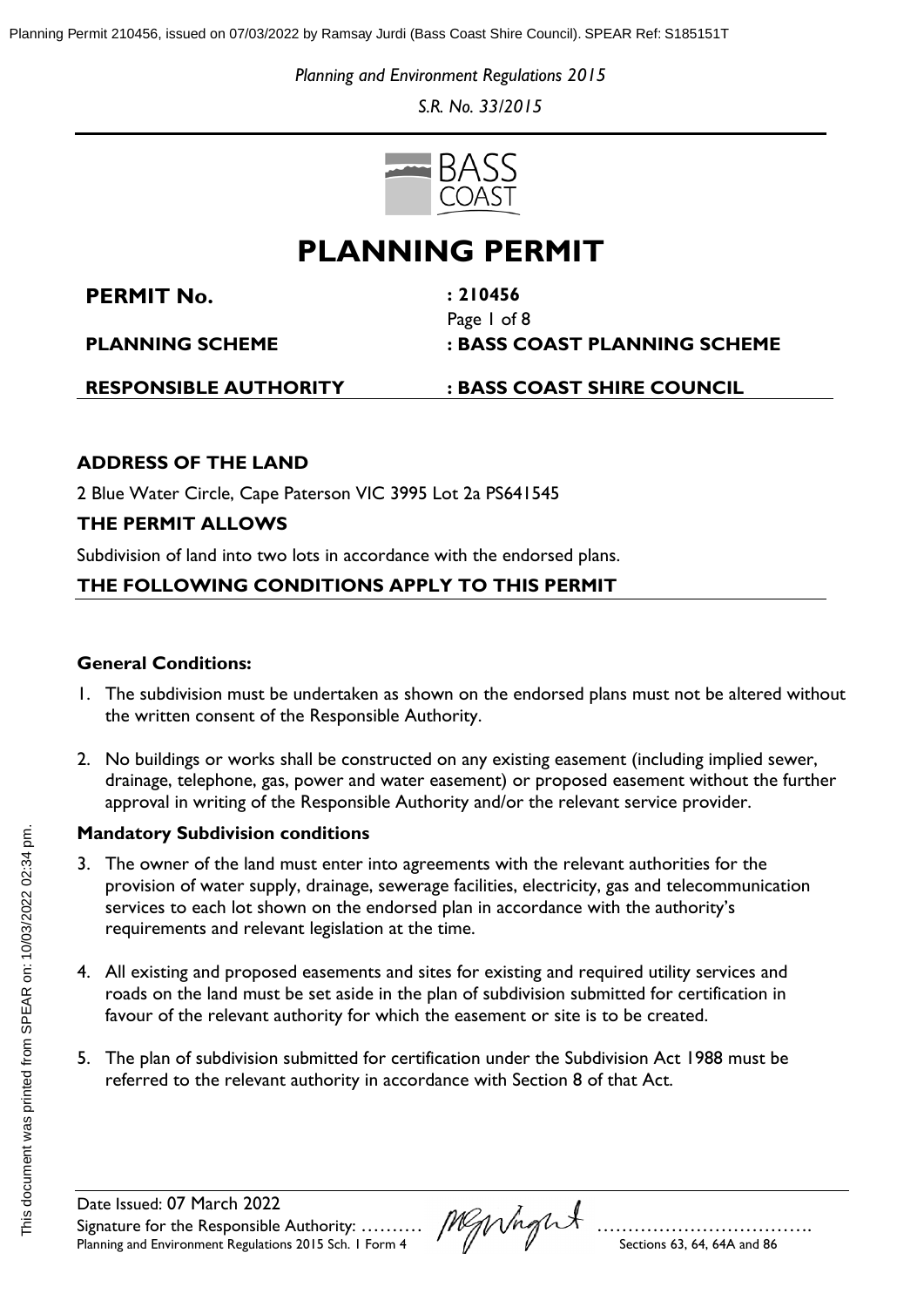| <b>PERMIT No.</b>      | : 210456                     |
|------------------------|------------------------------|
|                        | Page 2 of 8                  |
| <b>PLANNING SCHEME</b> | : BASS COAST PLANNING SCHEME |
|                        |                              |

- 6. The owner of the land must enter into an agreement with:
	- a) a telecommunications network or service provider for the provision of telecommunication services to each lot shown on the endorsed plan in accordance with the provider's requirements and relevant legislation at the time; and
	- b) a suitably qualified person for the provision of fibre ready telecommunication facilities to each lot shown on the endorsed plan in accordance with any industry specifications or any standards set by the Australian Communications and Media Authority, unless the applicant can demonstrate that the land is in an area where the National Broadband Network (NBN) will not be provided by optical fibre.
- 7. Before the issue of a Statement of Compliance for any stage of the subdivision under the Subdivision Act 1988, the owner of the land must provide written confirmation from:
	- a) a telecommunications network or service provider that all lots are connected to or are ready for connection to telecommunications services in accordance with the provider's requirements and relevant legislation at the time; and
	- b) a suitably qualified person that fibre ready telecommunications facilities have been provided in accordance with any industry specifications or any standards set by the Australian Communications and Media Authority, unless the applicant can demonstrate that the land is in an area where the National Broadband Network will not be provided by optical fibre.
- 8. Before the statement of compliance is issued under the Subdivision Act 1988 the owner must enter into an agreement with the responsible authority under Section 173 of the Planning and Environment Act 1987. The agreement must:
	- *State that it has been prepared for the purpose of an exemption from a planning permit under Clause 44.06-2 of the Bass Coast Planning Scheme.*
	- *Incorporate the plan prepared in accordance with Clause 53.02-4.4 of this planning scheme and approved under this permit.*
	- *State that if a dwelling is constructed on the land without a planning permit that the bushfire protection measures set out in the plan incorporated into the agreement must be implemented and maintained to the satisfaction of the responsible authority on a continuing basis.*

*The landowner must pay the reasonable costs of the preparation, execution and registration of the Section 173 Agreement.*

Date Issued: [07 March 2022](#page-5-1) Signature for the Responsible Authority: …………… $\textit{JNN}$ Planning and Environment Regulations 2015 Sch. 1 Form 4  $\mathcal{N}$   $\mathcal{N}$   $\mathcal{N}$  Sections 63, 64, 64A and 86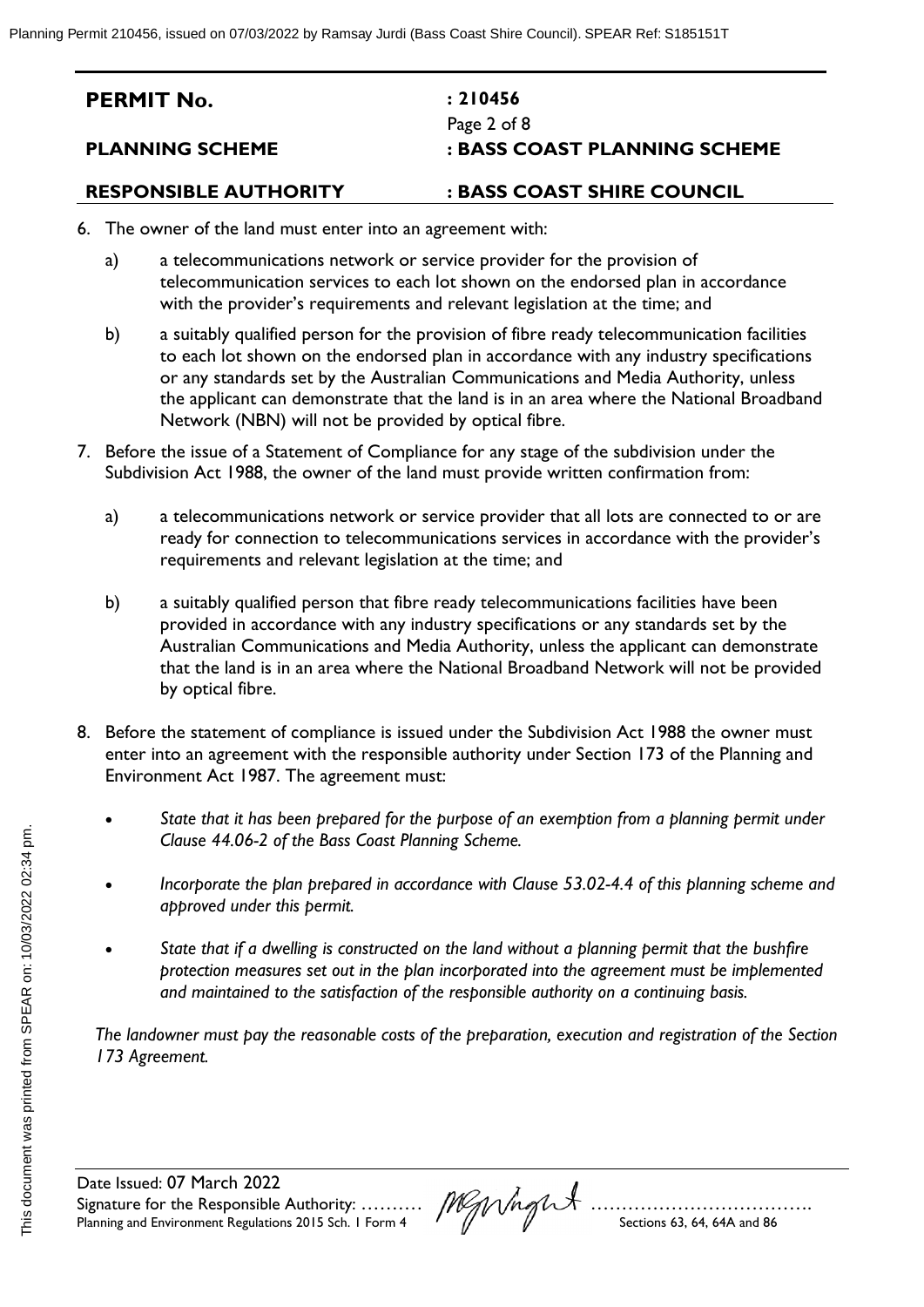| <b>PERMIT No.</b>      | : 210456                     |
|------------------------|------------------------------|
|                        | Page 3 of 8                  |
| <b>PLANNING SCHEME</b> | : BASS COAST PLANNING SCHEME |

#### **CFA Conditions**

9. The Bushfire Management Plan, prepared by Euca Planning Pty Ltd, Version 1, dated 25/10/2021, must be endorsed to form part of the permit and must not be altered unless otherwise agreed in writing by the CFA and the Responsible Authority. When endorsed the plan must be included as an annexure to the section 173 agreement prepared to give effect to Clause 44.06-5 of the Bass Coast Planning Scheme

#### **Site civil design plans**

- 10. Before certification of the Plan of Subdivision, detailed civil construction plans must be submitted to and approved by the Responsible Authority. When approved, the plans will be endorsed and will then form part of the permit. All construction plans submitted for approval must be consistent with this permit and must conform with the requirements of all relevant servicing authorities. The plans must be drawn to scale with dimensions and an electronic copy (PDF) must be provided. The plans must show:
	- a. Drainage of the subject land, including levels or contours of the land (including relevant external catchments) and all hydraulic computations. The drainage plan must be prepared in accordance with the requirements of the Infrastructure Design Manual (IDM) as amended and must provide for the following:
		- i. How the land including all buildings, open space and paved areas within each lot will be drained for a 20% AEP storm event to the legal point of discharge.
		- ii. An underground pipe drainage system conveying stormwater to the legal point of discharge and connecting into Bass Coast Shire Council's stormwater drainage system by the existing underground drainage property connection.
		- iii. The provision of stormwater detention within the site and prior to the point of discharge into Bass Coast Shire Council's drainage system. The stormwater detention system must be designed to ensure that stormwater discharges arising from the proposed development of the land are restricted to pre-development flow rates. The rate of pre-development stormwater discharge shall be calculated using an allowable discharge rate for the site 37 l/sec/ha.
		- iv. Provision of over-land surcharge routes for all storm events up to the 1% AEP. This must include cut-off drains and associated infrastructure for the safe and effective passage of stormwater flows arising from areas upstream of the subject land discharging into Bass Coast Shire Council's drainage system.
		- v. No part of any above ground stormwater detention system is to be located within a stormwater drainage easement or a sewerage easement unless with the Responsible Authority's written approval.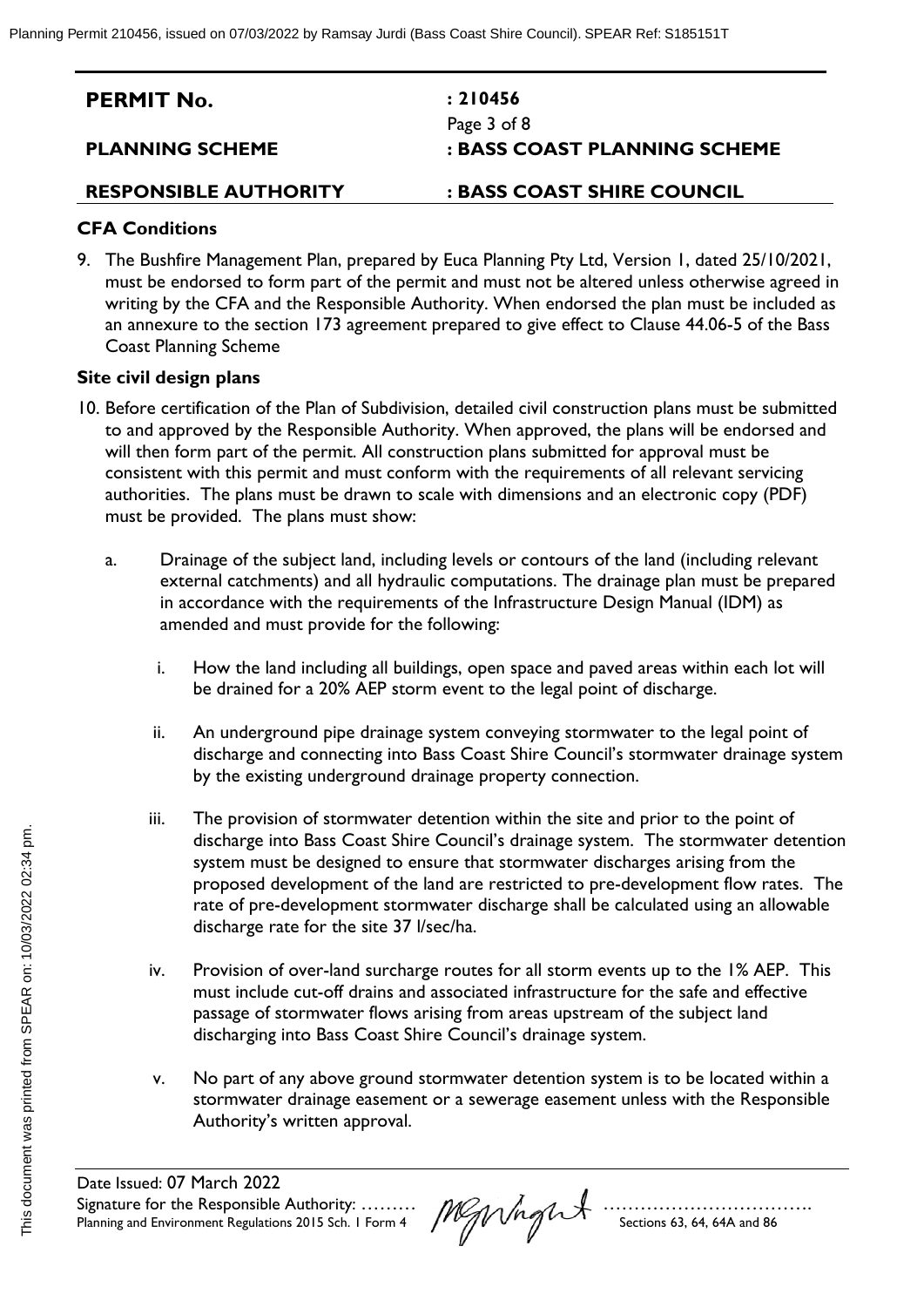| <b>PERMIT No.</b>      | : 210456                     |
|------------------------|------------------------------|
|                        | Page 4 of 8                  |
| <b>PLANNING SCHEME</b> | : BASS COAST PLANNING SCHEME |

- vi. Any above ground detention tanks to be deferred via a Section 173 agreement must be noted on the plans.
- b. Vehicle and pedestrian access and car parking to the satisfaction of the Responsible Authority including:
	- i. A vehicle access to each lot in the subdivision, to be designed in accordance with IDM standards (SD 240). Clearance from obstructions including existing street trees, service authority assets, footpaths, kerb and channel, poles, rain gardens, pits, cables, pipes, bus shelters / stops, street furniture, signs, etc. must be shown on the plans.

#### **Easements**

11. The plan of subdivision submitted for certification under the Subdivision Act 1988, must show appropriate easements set aside for drainage purposes, to the satisfaction of the Responsible Authority.

#### **Construction (minor subdivision)**

- 12. Before the issue of a Statement of Compliance for this subdivision under the Subdivision Act 1988, the following works must be completed to the satisfaction of the Responsible Authority including all necessary permits being obtained and inspections undertaken:
	- a. All civil construction works, must be constructed in accordance with the civil design plans for the property as endorsed by the Responsible Authority pursuant to this planning permit.
	- b. All drainage works (excluding any above ground detention tanks deferred via a Section 173 agreement) in accordance with the endorsed civil plans.
	- c. Photographic evidence of the legal point of connection to Council's drainage system must be provided if Council inspection cannot be arranged prior to backfilling.
	- d. Areas for common property, vehicle access and car parking within the land must be constructed in accordance with the endorsed civil design plans.
	- e. All proposed vehicle crossings and footpaths must be constructed in accordance with the endorsed plans and IDM standards.
	- f. All redundant infrastructure (including vehicle crossings) abutting the site shall be removed and the kerb, channel, nature strip and footpath shall be reinstated.
	- g. Removal of any sheds or redundant buildings located on created land parcels not accommodating a dwelling.

Date Issued: [07 March 2022](#page-5-1) Signature for the Responsible Authority: ………………………………………………………………. Planning and Environment Regulations 2015 Sch. 1 Form 4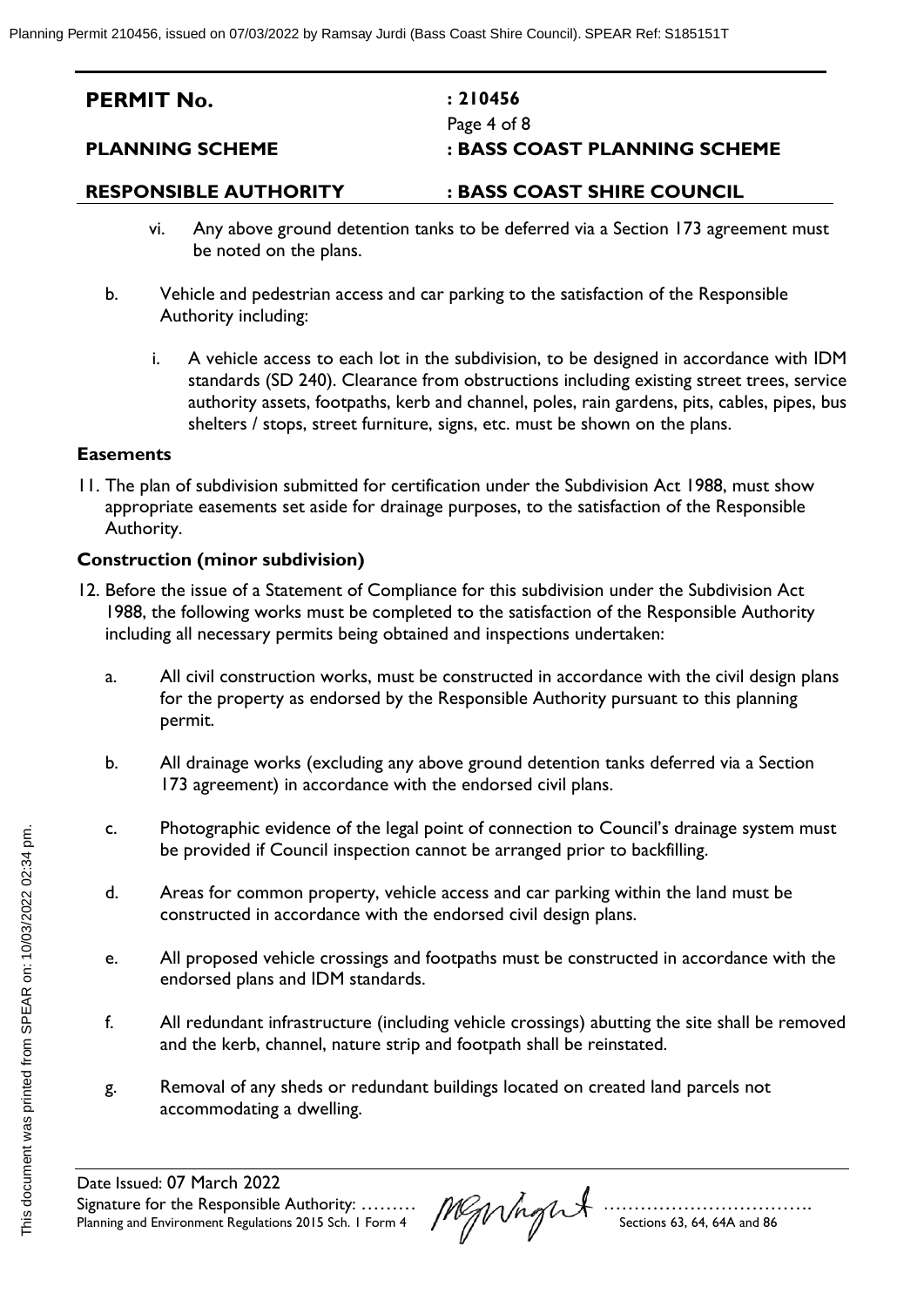| <b>PERMIT No.</b>            | : 210456                     |
|------------------------------|------------------------------|
|                              | Page 5 of 8                  |
| <b>PLANNING SCHEME</b>       | : BASS COAST PLANNING SCHEME |
| <b>RESPONSIBLE AUTHORITY</b> | : BASS COAST SHIRE COUNCIL   |

#### **Mud on roads**

13. No mud, dirt, sand, soil, clay, stones, oil, grease, scum, litter, chemicals, sediments, gross pollutants, animal waste or domestic waste shall be washed into, allowed to enter or discharged to the stormwater drainage system, receiving waters or surrounding land and road reserves, during the construction works hereby approved to the satisfaction of the Responsible Authority.

#### **S173 agreement for drainage**

- 14. Before the issue of a Statement of Compliance, the owner of the land must enter into an Agreement with the Responsible Authority pursuant to Section 173 of the Planning and Environment Act 1987. The cost of the preparation, lodgement and registration and any subsequent removal of the Agreement shall be borne totally by the owner of the land. The Agreement must be registered on the certificate of title for the land. Evidence of the registration of the agreement must be provided to the Responsible Authority prior to the issue of a Statement of Compliance authorised by this permit. The Section 173 agreement must provide for the following:
	- a. Before an Occupancy Permit is issued for a dwelling on each lot, a stormwater detention tank must be installed in accordance with the endorsed drainage plans;
	- b. The owner will maintain and not modify the on-site storm water detention system without prior Council written approval, and will allow the system to be inspected by a duly appointed officer of the Council at mutually agreed times;
	- c. The capacity of the on-site stormwater detention system cannot be reduced and must be maintained to the satisfaction of the Responsible Authority; and
	- d. The owner will pay for all the costs associated with the operation, maintenance and Council inspection of the on-site storm water detention system.

#### **Amenity**

- 15. The development must be managed during construction so that the amenity of the area is not detrimentally affected through the:
	- a) transport of materials, goods or commodities to or from the land;
	- b) appearance of any building, works or materials;
	- c) emission of noise, artificial light, vibration, smell, fumes, smoke, vapour, steam, soot, ash, litter, dust, wastewater, waste products, grit or oil; and
	- d) presence of vermin or animals.

Date Issued: [07 March 2022](#page-5-1) Signature for the Responsible Authority: ………………………………………………………………. Planning and Environment Regulations 2015 Sch. 1 Form 4  $\mathcal{N}$   $\mathcal{N}$   $\mathcal{N}$  Sections 63, 64, 64A and 86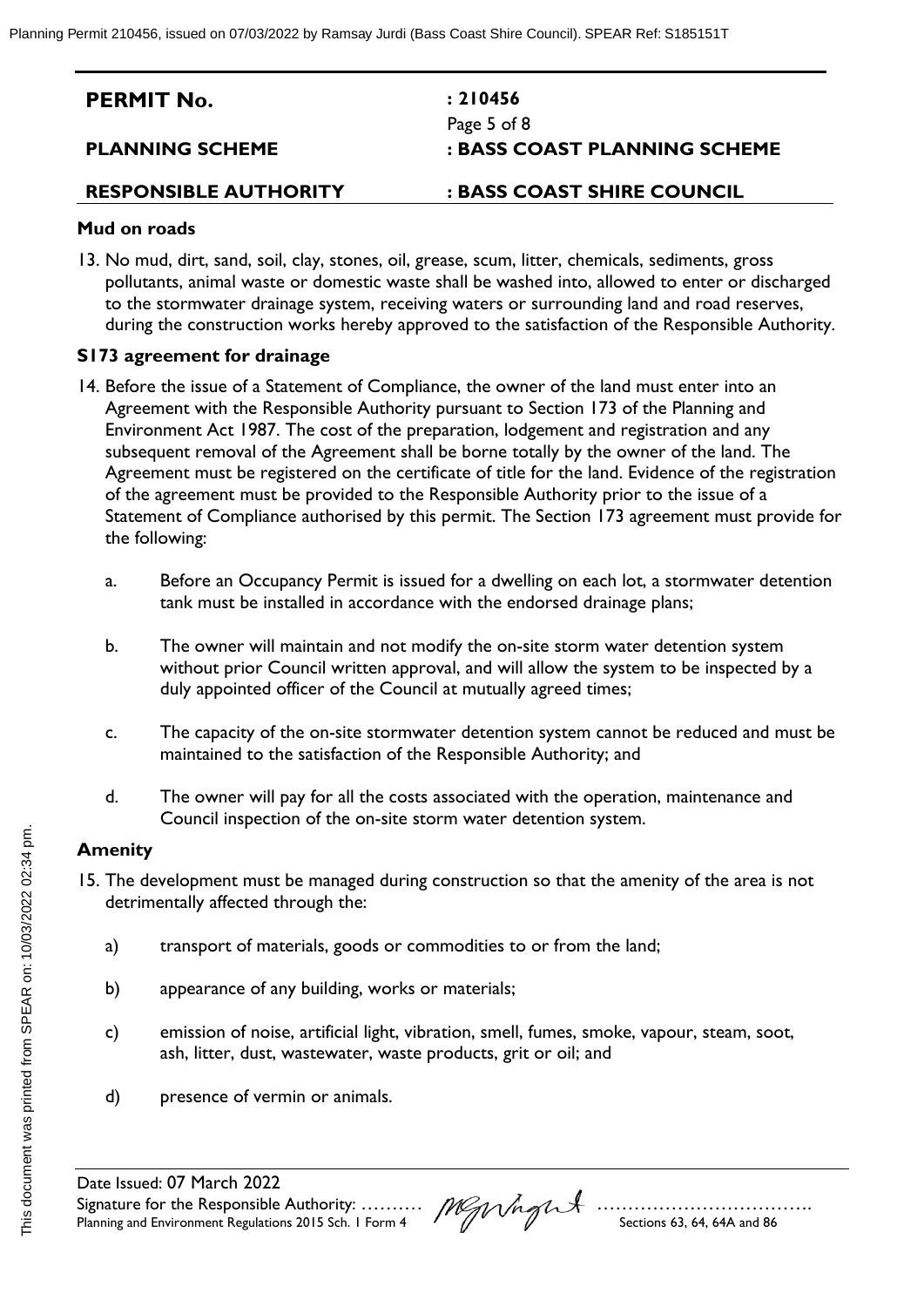| <b>PERMIT No.</b>      | : 210456                     |
|------------------------|------------------------------|
|                        | Page 6 of 8                  |
| <b>PLANNING SCHEME</b> | : BASS COAST PLANNING SCHEME |
|                        |                              |

#### **Permit Expiry – Subdivision**

16. This permit will expire if one of the following circumstances applies:

- a) The plan of subdivision is not certified under the Subdivision Act 1988 within two years of the date of this permit; or
- b) Registration of the plan of subdivision is not completed within five years of the certification of the plan of subdivision under the Subdivision Act 1988.

The Responsible Authority may extend the time for certification if a request is made in writing before the permit expires, or within six months afterwards.

#### **PERMIT NOTES**

#### **Asset Protection Permit**

 Unless exempted by the Bass Coast Shire, an Asset Protection Permit must be obtained prior to the commencement of any proposed building works, as defined by Local Law No. 1 Neighbourhood Amenity 2012. Bass Coast Shire Council's Asset Protection Officer must be notified in writing at least 7 days prior to the building works commencing or prior to the delivery of materials/equipment to the site.

#### **Road Occupation Permit**

 A Bass Coast Shire Road Occupation Permit must be obtained prior to the commencement of the construction of all new vehicle crossings and for the upgrading, alteration or removal of existing vehicle crossings. The relevant fees, charges and conditions of the Road Occupation Permit will apply to all vehicle crossing works. It is a requirement that all vehicle crossing works be inspected by Bass Coast Shire Council's Asset Protection Officer.

#### **Stormwater Discharge Point**

 A Bass Coast Stormwater Discharge Point must be obtained prior to the connection of all new stormwater drainage into Bass Coast Council's stormwater drainage system. All new stormwater drainage connections must be inspected by Bass Coast Council's Asset Protection Officer before any backfilling of the connection is undertaken.

#### **CFA Note**

<span id="page-5-1"></span> CFA consents under Section 9 of the Subdivision Act 1988 to the Certification of the Plan of Subdivision. CFA does not want the Plan of Subdivision for this planning permit application referred under Section 8 of the Subdivision Act 1988.

<span id="page-5-0"></span>Date Issued: [07 March 2022](#page-5-1) Signature for the Responsible Authority: ………………………………………………………………. Planning and Environment Regulations 2015 Sch. 1 Form 4  $\mathcal{N}$   $\mathcal{N}$  Sections 63, 64, 64A and 86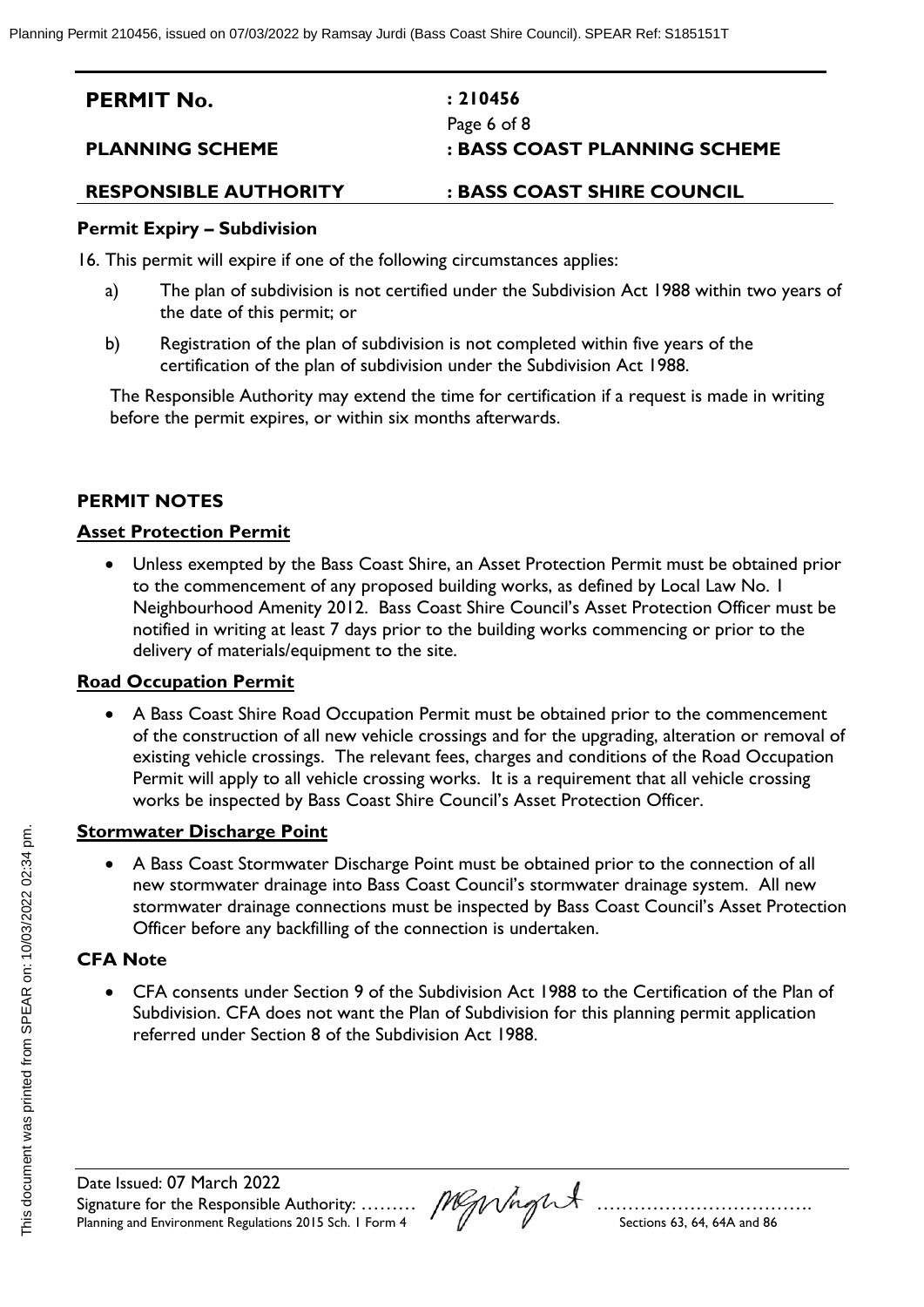### **IMPORTANT INFORMATION ABOUT THIS PERMIT**

#### WHAT HAS BEEN DECIDED?

The Responsible Authority has issued a permit

(Note: This is not a permit granted under Division 5 or 6 of Part 4 of the **Planning and Environment Act 1987**.)

**Sch. 1**

# CAN THE RESPONSIBLE AUTHORITY AMEND THIS PERMIT?

The Responsible Authority may amend this permit under Division 1A of Part 4 of the **Planning and Environment Act 1987**.

# WHEN DOES A PERMIT BEGIN?

A permit operates:

- from the date specified in the permit; or
- if no date is specified, from-
	- (i) the date of the decision of the Victorian Civil and Administrative Tribunal, if the permit was issued at the direction of the Tribunal; or
	- (ii) the date on which it was issued, in any other case.

# WHEN DOES A PERMIT EXPIRE?

1. A permit for the development of land expires if—

- the development or any stage of it does not start within the time specified in the permit; or
- the development requires the certification of a plan of subdivision or consolidation under the **Subdivision Act 1988** and the plan is not certified within two years of the issue of the permit, unless the permit contains a different provision; or
- the development or any stage is not completed within the time specified in the permit, or, if no time is specified, within two years after the issue of the permit or in the case of a subdivision or consolidation within 5 years of the certification of the plan of subdivision or consolidation under the **Subdivision Act 1988**.
- 2. A permit for the use of land expires if—
	- the use does not start within the time specified in the permit, or if no time is specified, within two years after the issue of the permit; or
	- the use is discontinued for a period of two years.
- 3. A permit for the development and use of land expires if—
	- the development or any stage of it does not start within the time specified in the permit; or
	- the development or any stage of it is not completed within the time specified in the permit, or, if no time is specified, within two years after the issue of the permit; or
	- the use does not start within the time specified in the permit, or, if no time is specified, within two years after the completion of the development; or
	- the use is discontinued for a period of two years.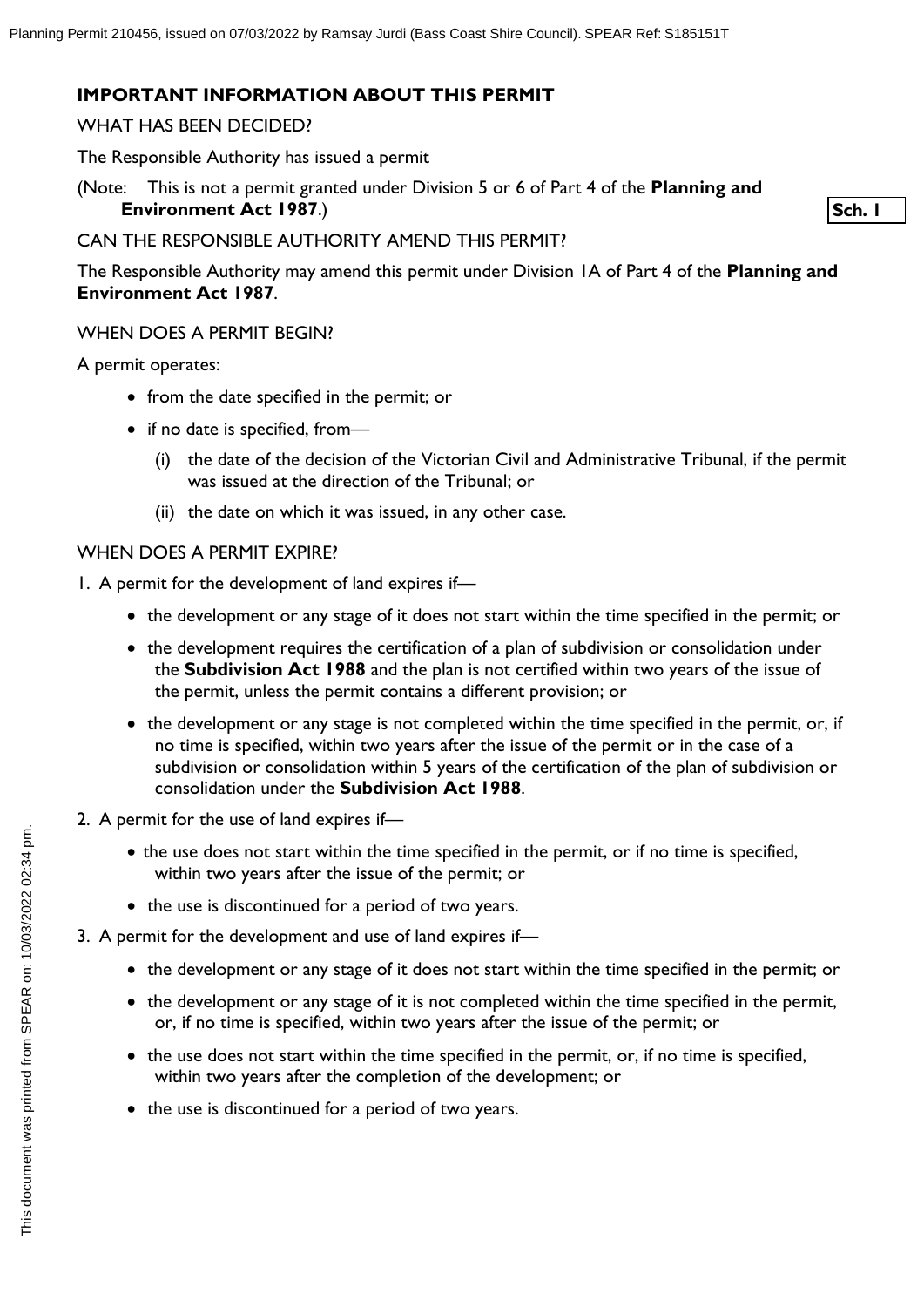- 4. If a permit for the use of land or the development and use of land or relating to any of the circumstances mentioned in section 6A(2) of the **Planning and Environment Act 1987**, or to any combination of use, development or any of those circumstances requires the certification of a plan under the **Subdivision Act 1988**, unless the permit contains a different provision—
	- the use or development of any stage is to be taken to have started when the plan is certified; and
	- the permit expires if the plan is not certified within two years of the issue of the permit.
- 5. The expiry of a permit does not affect the validity of anything done under that permit before the expiry.

#### WHAT ABOUT REVIEWS?

- The person who applied for the permit may apply for a review of any condition in the permit unless it was granted at the direction of the Victorian Civil and Administrative Tribunal, in which case no right of review exists.
- An application for review must be lodged within 60 days after the permit was issued, unless a notice of decision to grant a permit has been issued previously, in which case the application for review must be lodged within 60 days after the giving of that notice.
- An application for review is lodged with the Victorian Civil and Administrative Tribunal.
- An application for review must be made on the relevant form which can be obtained from the Victorian Civil and Administrative Tribunal, and be accompanied by the applicable fee.
- An application for review must state the grounds upon which it is based.
- A copy of an application for review must also be served on the responsible authority.
- Details about applications for review and the fees payable can be obtained from the Victorian Civil and Administrative Tribunal.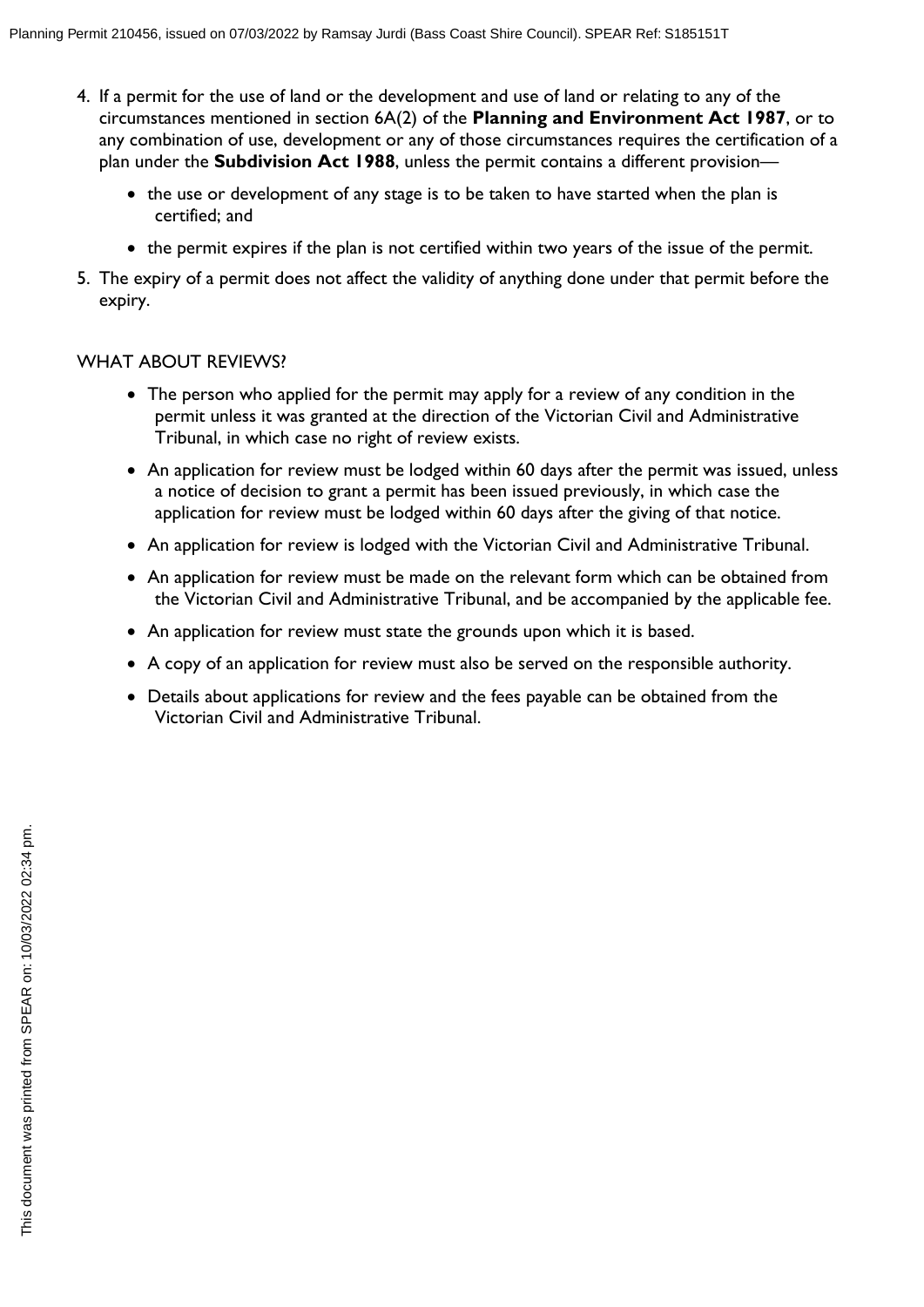**Lot 2A on PS641545E - Volume 11847 Folio 877** Proposed Plan of Subdivision

2 Blue Water Circle, Cape Paterson

*Beveridge Williams*

*www.beveridgewilliams.com.au*

# NOTE: ALL DIMENSIONS ARE APPROXIMATE AND SUBJECT TO FINAL SURVEY.

*development & environment consultants ph : Wonthaggi 03 5672 1505*





ξ.



LAND SUBJECT TO EASEMENTS - E-1 SEWER LAND SUBJECT TO COVNANT - as to part PS641545E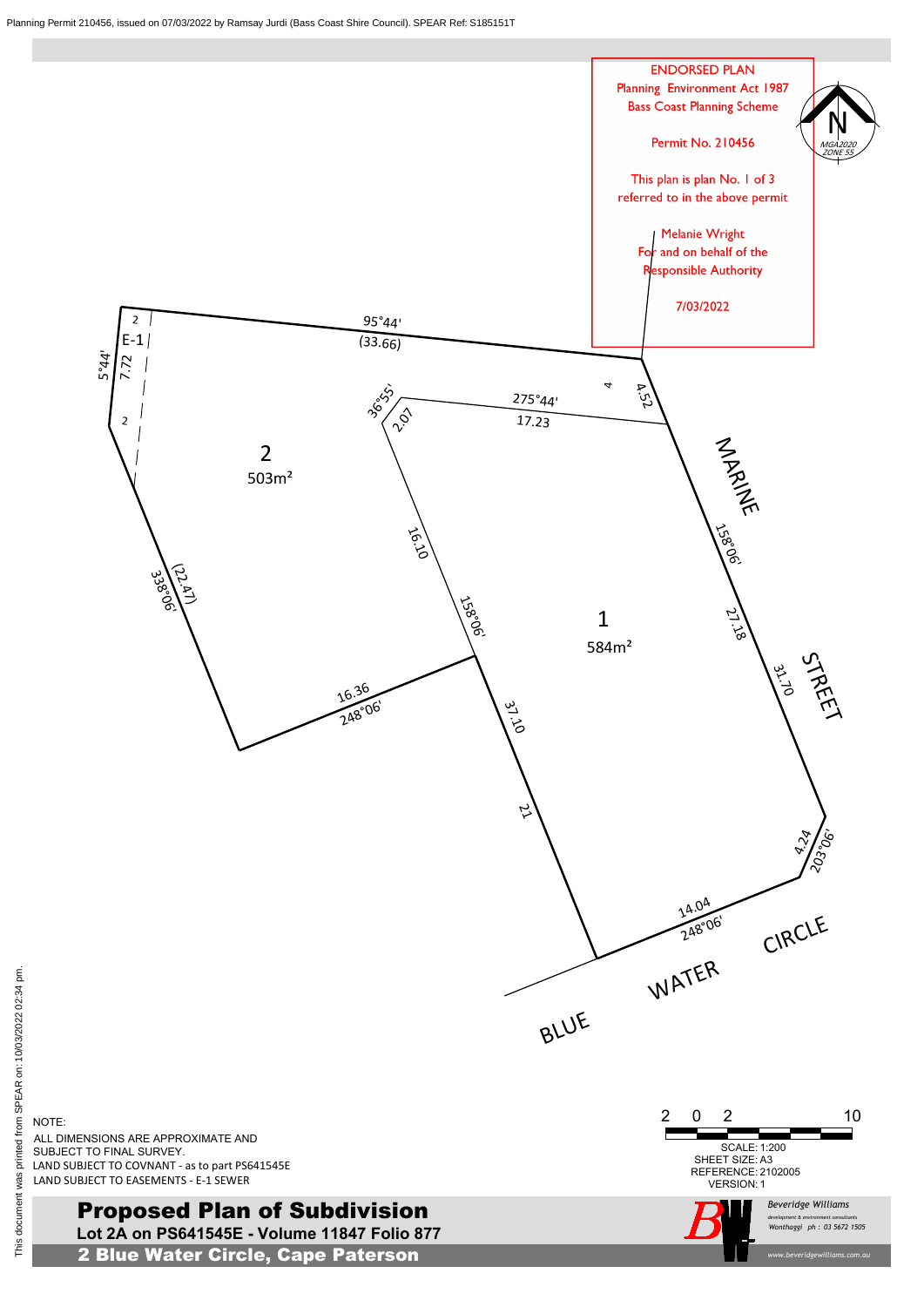# Pla**Bushfire Management Plan Page** i Baof Qst Shire Council). SPEAR Ref: S185151T

# 2 Blue Water Circle Cape Paterson 3995

Version 1.0, 25/10/2021 Euca Planning Pty Ltd

# **BUSHFIRE MITIGATION MEASURES**

## **Bushfire Construction Level – Both Lot 1 and 2**

At the time of building a new dwelling on a lot, all construction works need to comply with a minimum BAL of BAL12.5 from AS 3959.

# **Defendable space – Both Lot 1 and Lot 2**

At the time of building a new dwelling on a lot, the entire lot will be managed in accordance with the following requirements:

- period.
- All leaves and vegetation debris must be removed at regular intervals during the declared fire danger period.
- Within 10 metres of a building, flammable objects must not be located close to the vulnerable parts of the building.
- Plants greater than 10 cm in height must not be placed within 3m of a window or glass feature of the building. This document was printed from SPEAR on: 10/03/2022 02:34 pm.
- Shrubs must not be located under the canopy of trees.
- Individual and clumps of shrubs must not exceed 5sq. metres in area and must be separated by at least 5 metres.
- Trees must not overhang or touch any elements of the building.
- The canopy of trees must be separated by at least 5 metres.
- Frass must be short cropped and maintained during the declared fire danger<br>period.<br>All leaves and vegetation debris must be removed at regular intervals during t<br>declared fire danger period.<br>Within 10 metres of a building • There must be a clearance of at least 2 metres between the lowest tree branches and ground level.

# **Firefighting water supply – Both Lot 1 and Lot 2**

At the time of building a new dwelling on a lot, provide 5,000 litres of effective water supply for firefighting purposes which must:

- Be stored in an above ground water tank constructed of concrete or metal.
- Have all fixed above-ground water pipes and fittings required for firefighting purposes made of corrosive resistant metal.
- Include a separate outlet for occupant use.

**ENDORSED PLAN** Planning Environment Act 1987 **Bass Coast Planning Scheme** 

**Permit No. 210456** 

This plan is plan No. 2 of 3 referred to in the above permit

> **Melanie Wright** For and on behalf of the **Responsible Authority**

> > 7/03/2022